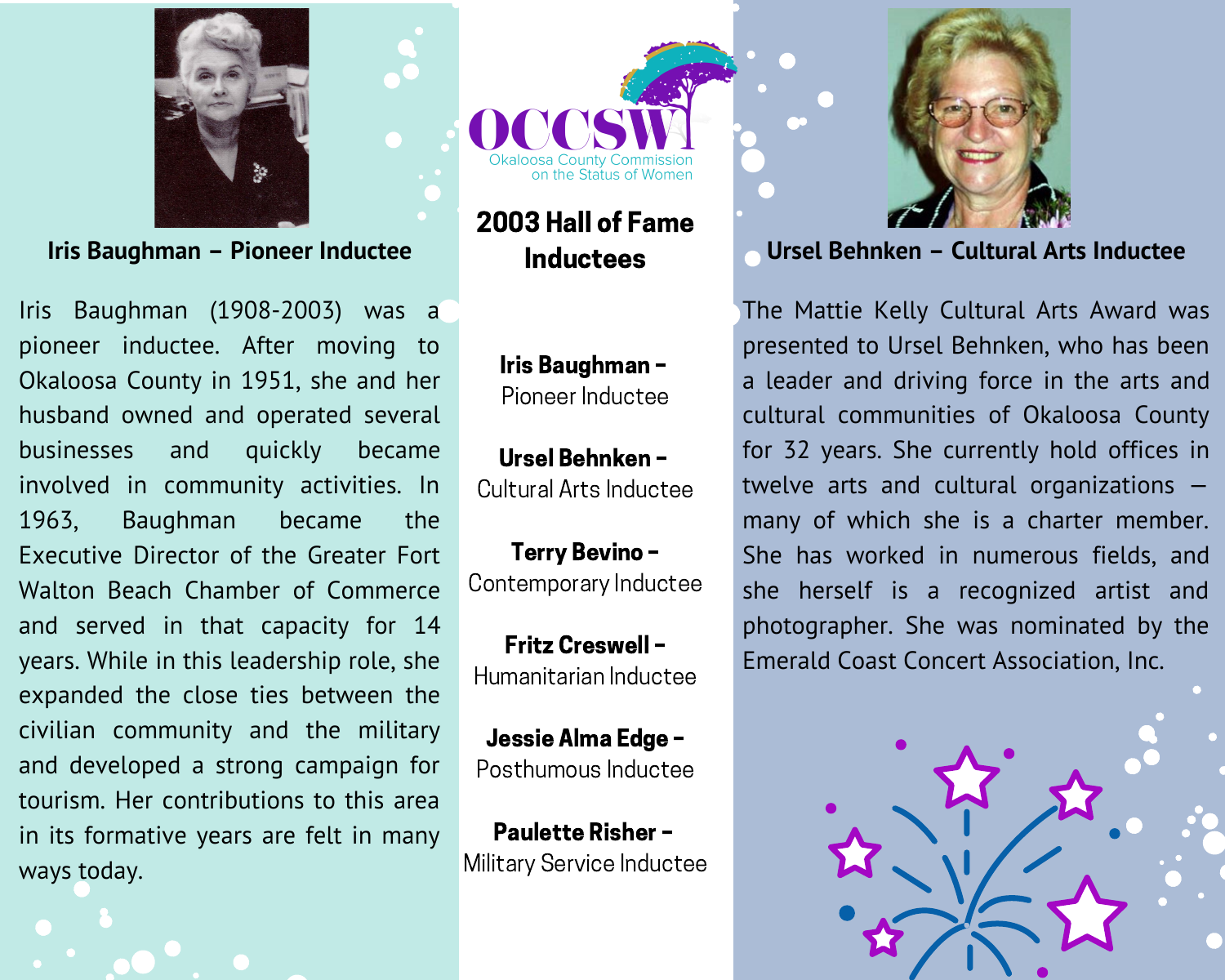

Terry Bevino - Contemporary Inductee In her leadership role as Chief Quality Assurance Officer of the Okaloosa County School District, Okaloosa became the number one school district in the state. She started in the Okaloosa School District as an English Teacher at Fort Walton Beach High School and moved through the ranks of assistant principal and principal of several schools before assuming her position. Her community current activities include being Teen Coordinator with the Humane Society and Block Coordinator for the March of Dimes. She also serves on the Board of Directors of the Playground Area YMCA and has taken leading roles in several professional organizations.

2003 Hall of Fame **Inductees** 

Iris Baughman-Pioneer Inductee

Ursel Behnken -Cultural Arts Inductee

**Terry Bevino-**Contemporary Inductee

**Fritz Creswell -**Humanitarian Inductee

Jessie Alma Edge -Posthumous Inductee

**Paulette Risher -**Military Service Inductee



Fritz Creswell - Humanitarian Inductee

For almost 40 years, Creswell has given freely of her time and talents to make major contributions to the quality of life for the underprivileged in Okaloosa County. Her greatest contribution is a Saturday "Free Lunch" program, which she initiated to feed the hungry, and where she does 99% of the planning, marketing, and cooking. Approximately 50 needy women, men and families are served every week year-round.